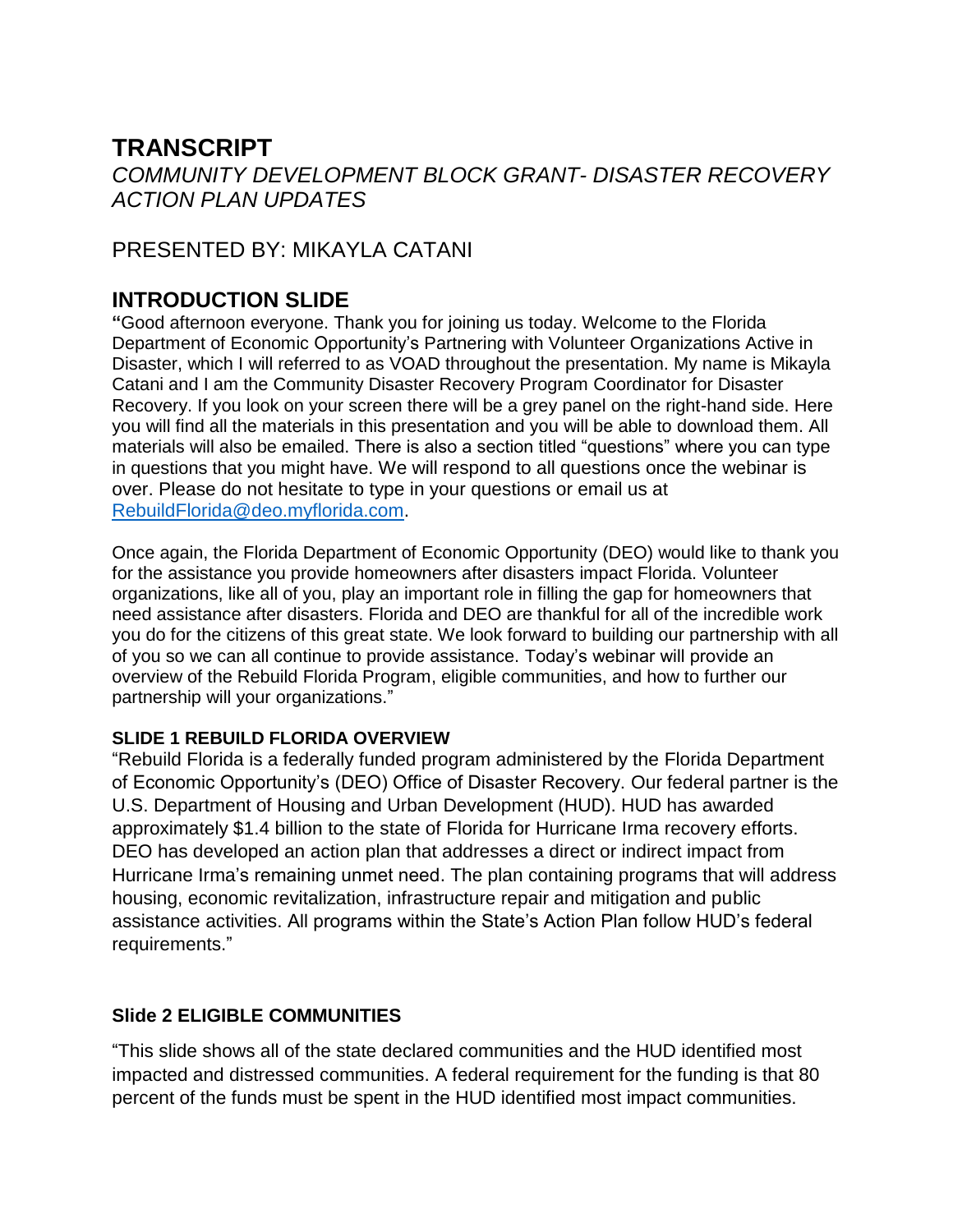These communities are highlighted on the map to the right. The declared counties listed are eligible for 20% of the recovery funds.

## **Slide 3 REGISTRATION**

 process. The centers are open 9:00 a.m. to 5:00 p.m. Monday-Saturday. Additionally, the buses. The buses also have case managers that are able to assist with registrations. The buses are stationed at each location from 9:00 a.m. to 5:00 p.m. as "This slide has all the registration information for the Rebuild Florida Program. The first bullet point is the link for our main webpage. Then we have our Rebuild Florida Call number listed at 844-833-1010. Please feel free to call this number to learn more about the program, ask questions you may have, or if you need help filling out a registration and application. The third bullet is a direct link to our Rebuild Florida Centers. These centers are located throughout the state in 10 of the original most impacted and distressed communities. These Rebuild Florida centers have case managers that can assist Floridians additional opportunities in registering and receiving aid through our Rebuild Florida has three mobile buses that are traveling throughout the state in the most impacted and distressed communities. The link can direct you to the schedule for well."

## **Slide 4 REBUILD FLORIDA CENTERS**

 "This slide shows the location of our 8 Rebuild Florida Centers. Please feel free to visit any center that is near you, even if you do not reside in that county. Rebuild Florida Centers are open for anyone that has questions about the program, registration or applications. Coming in December we will have a new center in Miami."

# **Slide 5 REBUILD FLORIDA BUS**

 peninsula. We have divided the peninsula into three main regions." "This slide shows the bus schedule for coming weeks. The schedule is updated each weekly so please check in each week to see if the bus is visiting your community and what specific address the bus will be at. Please notice that there are three different buses and the dates may vary bus to bus. Each bus runs throughout a region of the

#### **Slide 6-7 WEBISTE AND REGISTRATION**

"This slide shows multiple resources that may be useful to you or any homeowners you have been assisting with Hurricane Irma damage. This slide continues the resources"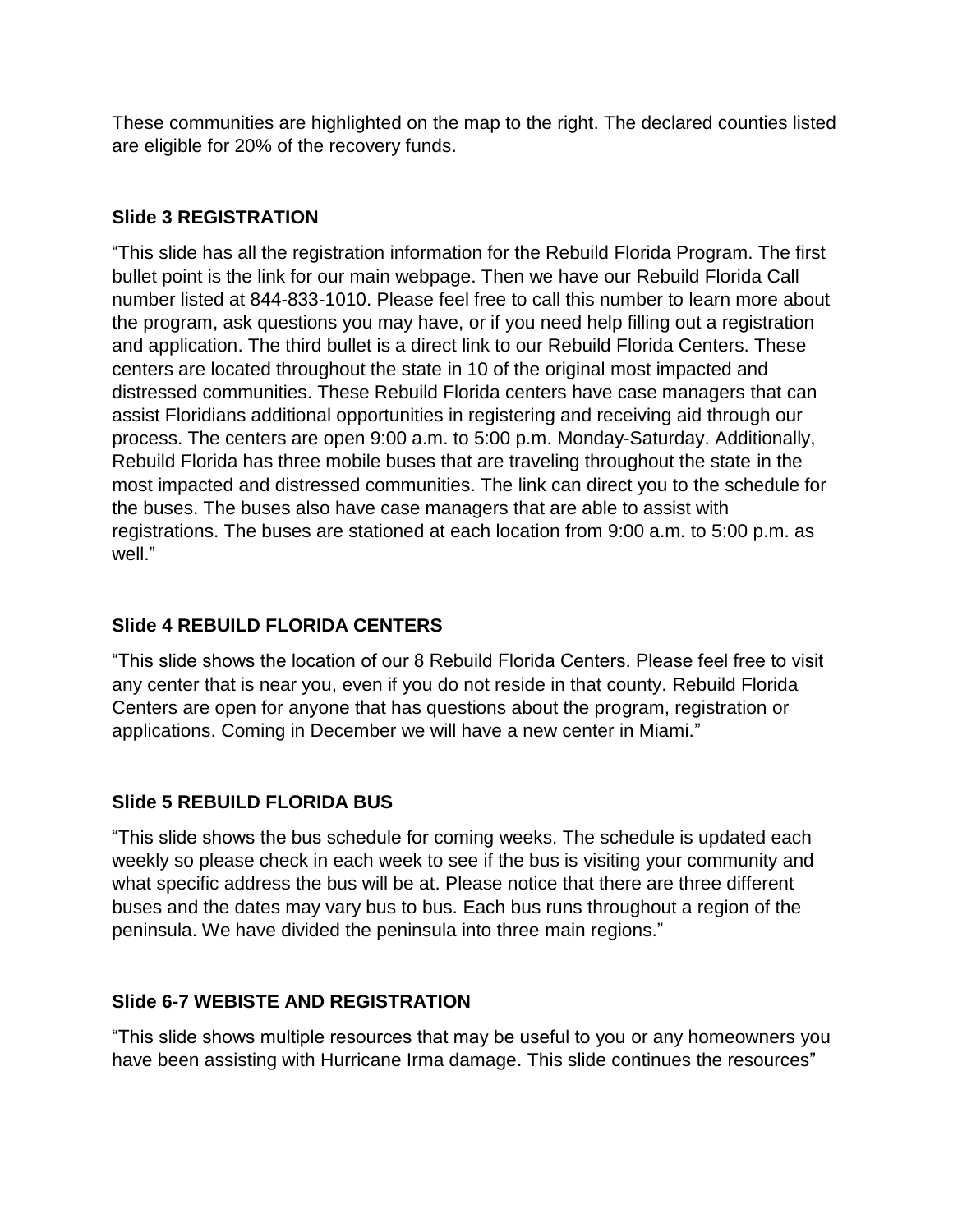#### **Slide 8 REBUILD FLORIDA WEBPAGE**

 some of our sections. Okay, you guys will come to the main page where you will find last bullet is our Application Document Checklist and this will be a vital reference for you guys as you may be helping any clients in applying for our program. That will give you a "If you click our RebuildFlorida.gov, you will see to the upper right hand slide a list of helpful information. I will now take a second to pull up the webpage and go through some basic information about our program and our agency. If you look to the right-hand side you will see helpful information. These are links to all the programs we are talking about. This first link will bring you to our Housing Repair and Replacement Program and all of the details associated with that program. The second is a link to the Rebuild Florida Centers and the bus schedule. The third link shows the process and steps for our Rebuild Florida program. The next bullet covers the same stuff, but in Spanish. Our list for all the documents that will be required in the application. As you scroll down on our main webpage you will find three options- The Housing Repair and Replacement Program, Business Recovery and Local government and Community Partners. If you click our Housing Repair button, you will be brought to our main housing repair page. The housing repair and replacement program has the main goals to repair, reconstruction or replacement of homes, including bringing the home into code compliance and providing resiliency for future storms. The page describes the program requirements here and who should apply, as well as who is eligible and who is not eligible. At the bottom of this page we have our housing repair and replacement guidelines. So, if you want to learn more details about the program and the difference between a single family application and a rental property application, you can click each of these guidelines that go more in-depth of the program. Now I am going to switch us back to our PowerPoint presentation and we are going to get into eligibility for the Housing Repair Program."

#### **Slide 11 ELIGIBILITY**

 "To be eligible for the program, you must meet the eligibility criteria listed. To be an eligible applicant, you must have suffered damage from Hurricane Irma, you must be located in one of the declared communities that was shown on slide 2, the property must be the primary residence at the time of the storm, and specifically for rental properties- the property must be rented to low- to moderate-income individual or intend to rent your property to low-to moderate-income individuals. There are affordability requirements for this program. It is important to note that priority will be given to the most vulnerable populations."

# **Slide 12 REBUILD FLORIDA PROCESS**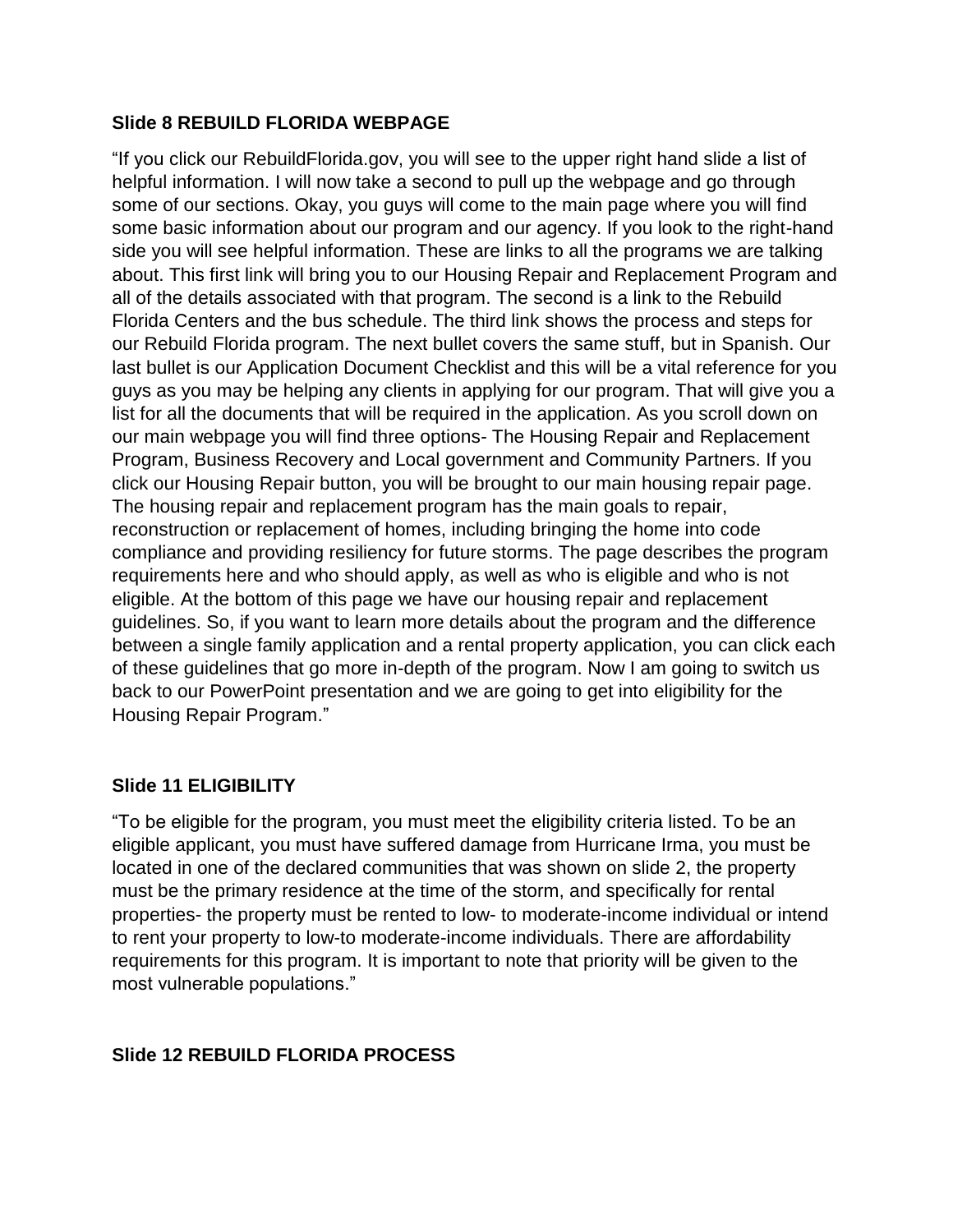Housing Repair and Replacement Program. This is a terrific reference to use to help "Moving onto our next slide is the Rebuild Florida process. On our webpage, you will be able to find a document, it is in that list from the important documents called "Rebuild Florida Process". This particular document provides an overview of the 8 steps in the homeowners understand the program, and prepare them for what steps will be taken, and then the order of the process. This is a great reference and a really good summary of the program and what to expect."

#### **Slide 13 PARTNERSHIP**

 "Now that brings us back to our partnership. We value all the work each of you do on a you. In order to successfully accomplish this, we would like to hear from you and learn continuing to spread the word of our program with your clients, if you think they may be daily basis for Floridians, especially following the crisis of a disaster. We would like Floridians to know all about the resources that are available to them. If someone does not qualify for our program, we would like to have an opportunity to direct citizens to more about the resources and assistance each of your programs offer. We believe Floridians will be able to greatly benefit, and we would appreciate your help in eligible."

#### S**lide 14 REBUILD FLORIDA OUTREACH TOOLKIT**

"Also attached to this presentation is our Rebuild Florida toolkit. This will help you in spreading our message. The toolkit includes templates for newsletters, social media and websites. These are customizable and will guide you in your outreach efforts. If you have any questions, please contact us directly at our Rebuild Florida email which is [RebuildFlorida@deo.myflorida.com](mailto:RebuildFlorida@deo.myflorida.com) as shown on this page."

#### **Slide 15 REQUEST FOR VOAD INFORMATION**

 "Additionally, we will send out a document requesting a review of each of your your programs. We really hope that from this point on that we will be working with you services and vice versa to receive the best benefit possible. We are really looking programs. We will use this information to categorize all programs available to Floridians. It is our biggest hope to create an effective resource guide to help direct Floridians to on a daily basis from here on out. And our hope is to be able to refer citizens to your forward to developing these relationships with you all. "

#### **Slide 16 CONTACT US**